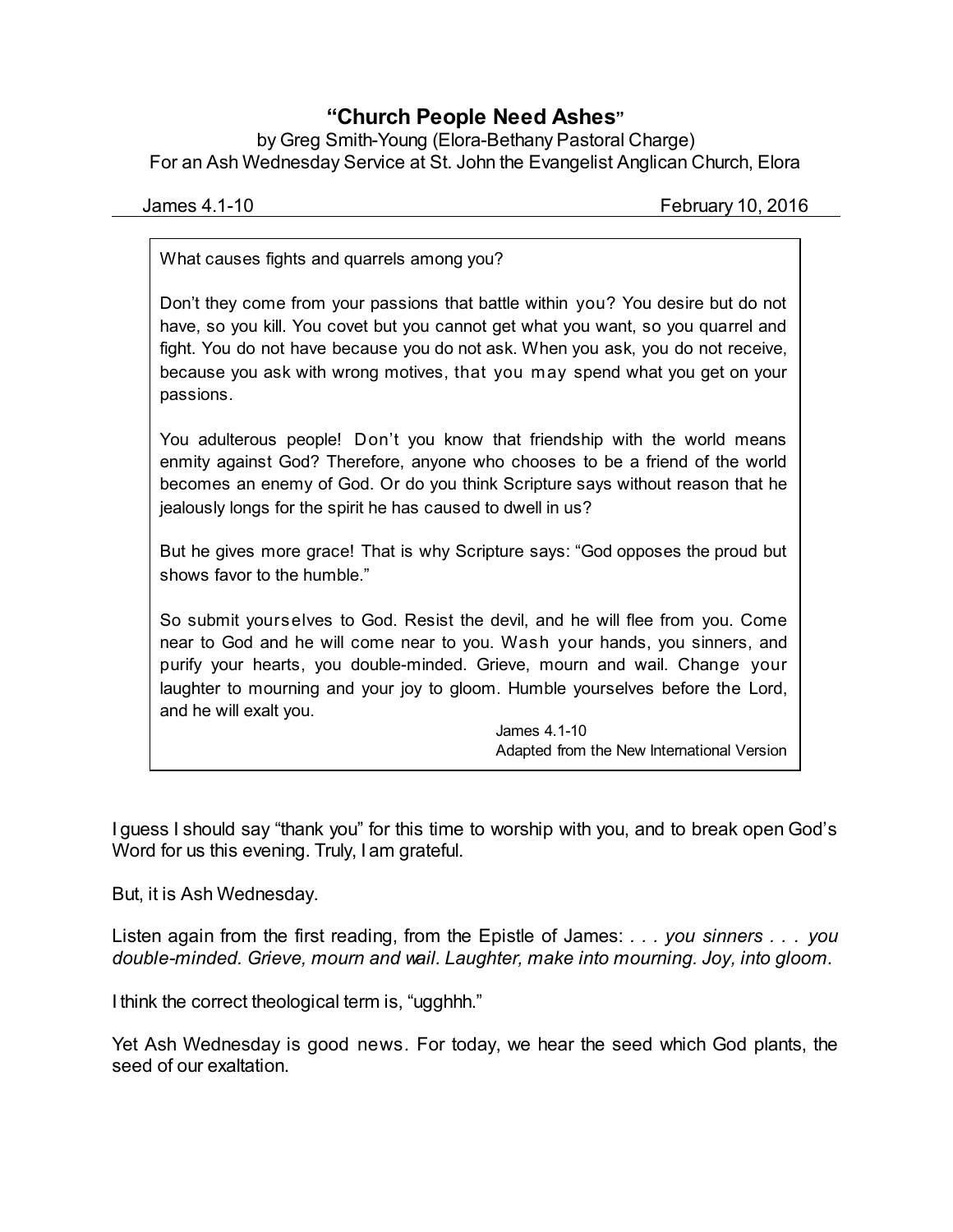II

Anne Rice has made her mark writing novels about vampires. About 10 years ago, she wrote her first about Jesus, *Christ the Lord: Out of Egypt*. (She's since written a second.) These were delightful, daring, thoughtful, well researched, and infused with her deep love for our Lord. She had returned, you see, to the church of her upbringing.

But, as is often the case, the community of Christ's disciples proved disappointing. Some time after, she posted this:

*Today I quit being a Christian. I'm out. I remain committed to Christ as always but not to being "Christian" or to being part of Christianity. It's simply impossible for me to "belong"to this quarrelsome, hostile, disputatious, and deservedly infamous group. For ten years, I've tried. I've failed. I'm an outsider. My conscious will allow nothing else.*<sup>1</sup>

Quarrelsome. Hostile. Disputatious. Deservedly infamous.

I think she's figured us out!

That's why we of all people — church people many of us, pastors and priests among us — need Ash Wednesday.

III

I'd really like to say that the problem lies "out there." I'd like to say it's you. Or better, "them." And the further away from me I can locate "them," the better. Because then we better-thinking-folks, us purer-motived-people, can clutch together, secure in our own goodness.

But the Holy Spirit, speaking through James the brother of our Lord, will not let us get away with that.

The cause, the source, the root of these clashes we have — clashes we have, not with those "out there" but our sisters and brothers within the Body of Christ — is me. I'd prefer to say just "you," or "them." But it's me.

What I grasp after things, when I want whatever others have or can give me . . . these passions ferment and boil in my soul. And when I twist myself to get them, or worse, when I don't get them, these passions burst in rage. Sure, I'm good at hiding it all. Yet there is homicide going on in my heart. Which causes clashes and wars within the Body of Christ.

Quoted by Scot McKnight in his "Jesus Creed" blog, on July 30, 2010; www.patheos.com/blogs/jesuscreed/2010/07/30/anne-rice-quits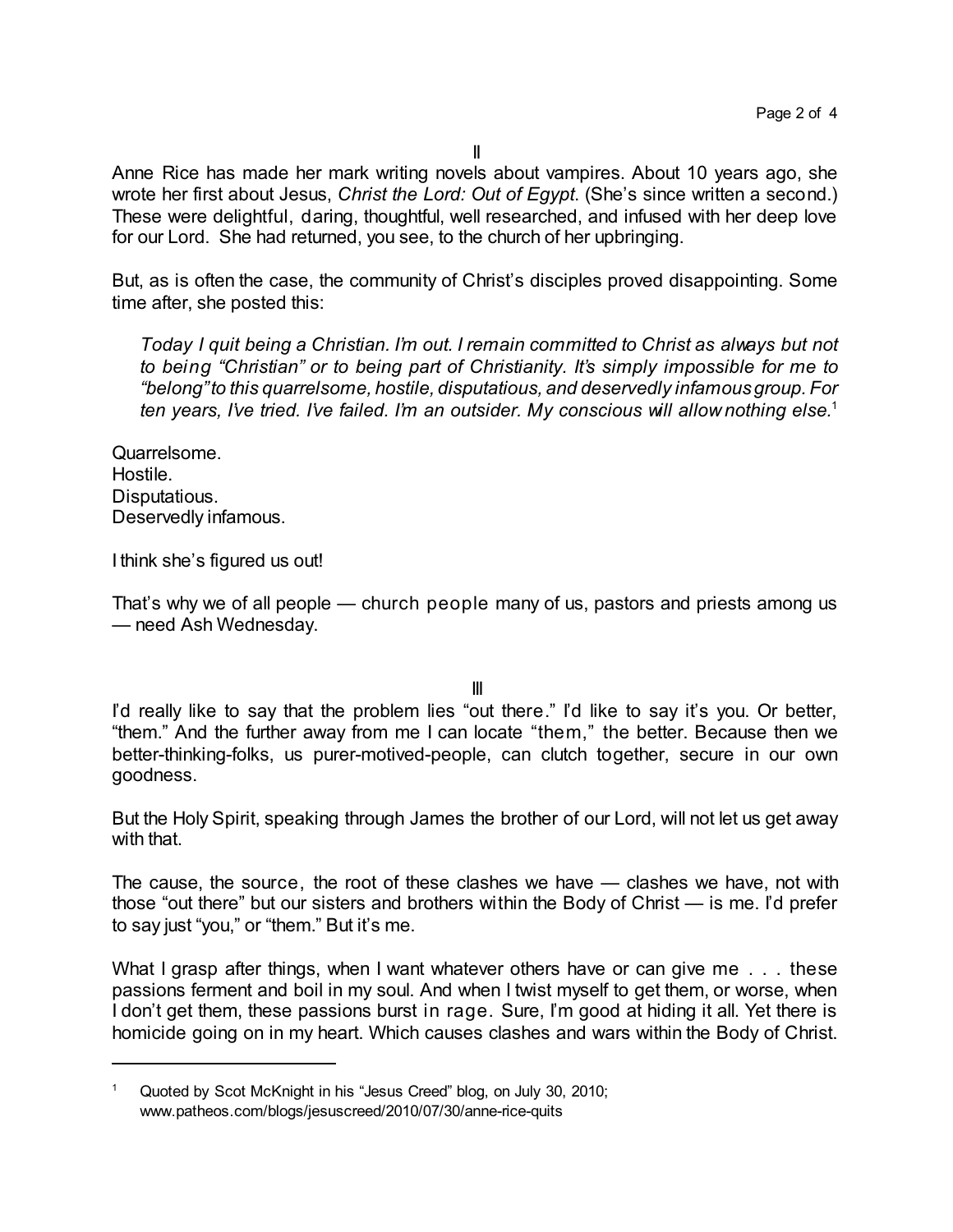Now, we can all come up with things we crave and chase that are not good. It's even more dangerous when what we desire is good.

James calls us adulterers. Harsh. He's following a long scriptural tradition, though, wherein God's relationship withGod's people is cast in the most intimate terms: Lover and beloved, Husband and wife, marriage. And when this most intimate relationship is betrayed, the cost is calamitous.

God has crafted us with spirits to be the beloved, and whatever threatens that, our divine design as lovers of God, provokes God's holy and good jealousy. God will protect that relationship!

Again, when it is something rotten that teases us away, it is bad enough. But when it is something good that becomes our first love, so much more is our self-deception.

Why do we quarrel? We'd like to say it's because we stand for justice . . . and they don't. Or, we're for faithfulness . . . and they aren't. We're for whatever it is that is "good" . . . and they obviously do not care as much as we do.

By all means, so many things we strive for are good, very good. But they are not our first love. Or must not be.

When they become what we are all about — and they so easily do because they are good — then we are no longer being shaped by our love for God and God's love for us. Instead, other ways, other priorities, other patterns of thought and behaviour — the "world" as James calls them — take hold and twist them. Our pride at us being right, and those others being wrong, takes hold. And such loves, even good loves, cannot cohabit with love for God, Who is our greatest love.

V

But this happens, so easily. More easily, perhaps, to us "good church folk."

I've heard that if you're having trouble with forgiving others, then immerse yourself in a congregation. For in such a community you will have no shortage of opportunity to practice forgiving.

And once you start getting over yourself, you might begin learning to receive forgiveness from others. For you will give them plenty of reason.

And somewhere along the road we'll be travelling together with this Stranger named Jesus, perhaps when he breaks bread, and says with tears and kindness that he is broken for you, you will find yourself on your knees with the rest of us sinners, given to grieving, mourning, and wailing, stripped of laughter, bereft of joy, in ashes.